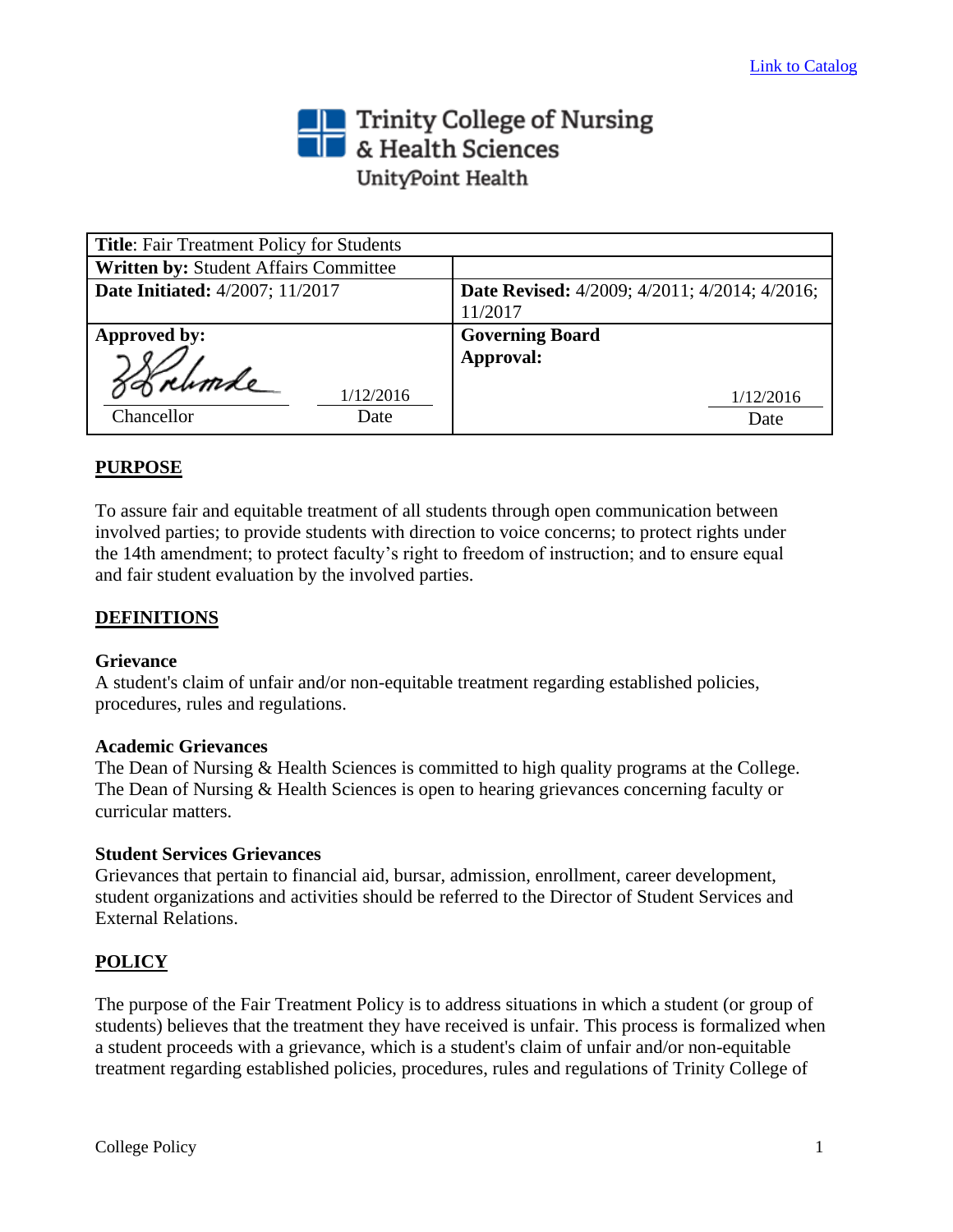Nursing & Health Sciences.

The student has the right to express grievances without prejudice, penalty, or recrimination. Also, those whom the grievance is being made against have the right to know what is being grieved and who is filing the grievance. Anonymous grievances will not be accepted.

The Fair Treatment Policy cannot be used to challenge an outcome of academic judgments. It may be used if the student believes the judgment was reached by an unfair implementation of the process.

All steps of the grievance procedure must be completed in proper sequence with no more than fourteen calendar days elapsing between each step. If a resolution of the grievance is obtained in any given step, that resolution is considered finalized.

It is expected students will observe Standards of Behavior as published in the catalog throughout this process.

The student may seek counsel at any time from appropriate persons, such as hospital chaplain, employee assistance program (EAP), student services staff, involved parties' advisor, or college administration.

The Fair Treatment Policy shall be used when other means of resolving the conflict are not possible or effective. In most instances, grievances may be satisfactorily addressed and resolved by communication between the involved parties. Dissatisfaction often arises from misunderstandings between the student and the involved parties. Thus, the student(s) shall discuss the situation of unfair treatment with the involved parties prior to invoking use of the grievance procedure. If informal methods are unsuccessful, the student shall refer to this policy to proceed with a grievance through the steps outlined in the procedure.

Prior to using the grievance procedure, the student shall schedule a conference with the involved parties. The conference must be scheduled within one month of the occurrence or no later than fourteen days after semester grades are posted if the grievance relates to information not known by the student until the end of the semester.

All original documents relating to the grievance shall be maintained in a secure location in the college administrative office in a confidential grievance file. These documents will be maintained a minimum of three years.

If any involved parties are part of the fair treatment/grievance process (Student Affairs Chair, Dean of Nursing & Health Sciences, Director of Student Services & External Relations, Chancellor, etc.) an appropriate substitution will be made.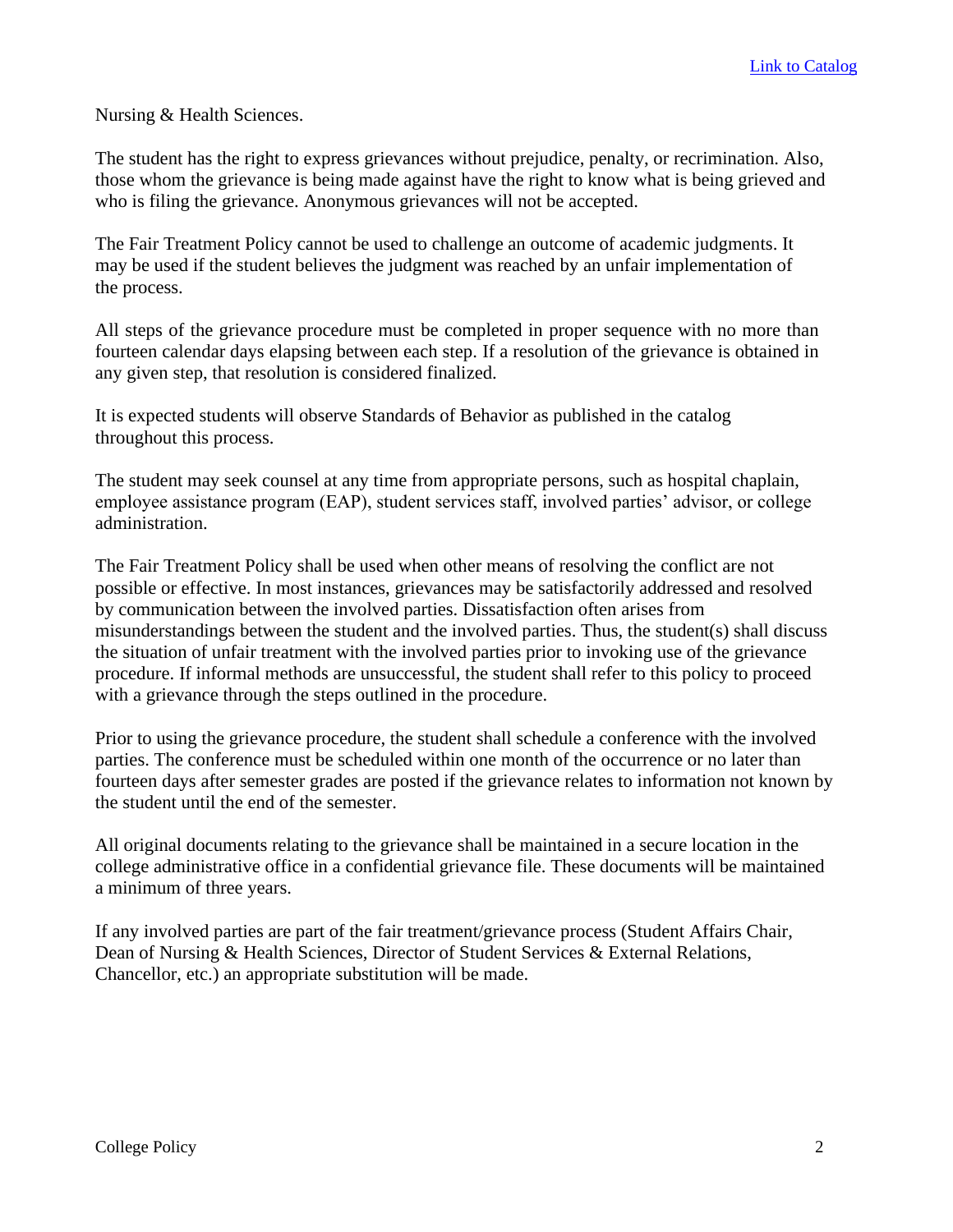## **PROCEDURES**

### **Step I**

If the student is unable to resolve the issue directly with the involved parties, the student may file a signed written request with the Dean of Nursing & Health Sciences of the College/Director of Student Services & External Relations. The signed written request shall be filed within fourteen calendar days following the conference with the involved parties. The signed written request must contain a statement of the grievance, the date or dates in which a meeting(s) was held with the involved parties, and a statement outlining the student's perception of the outcome of the conference.

The student shall make three copies of the signed original written request. One shall be kept by the student. Two copies shall be submitted to the Dean of Nursing & Health Sciences of the College/Director of Student Services & External Relations who shall submit one to the involved parties and the original shall be placed in the confidential grievance file.

The Dean of Nursing & Health Sciences of the College/Director of Student Services & External Relations shall request the involved parties to write out in narrative form his/her response to the grievance. Three copies shall be made by the involved party. One copy shall be kept by the involved party. Two copies shall be submitted to the Dean of Nursing & Health Sciences of the College/Director of Student Services & External Relations who shall submit one to the student and the original shall be placed in the confidential grievance file.

The Dean of Nursing & Health Sciences of the College/Director of Student Services & External Relations shall arrange to meet individually and/or together with both the student and the involved parties no later than five working days following receipt of the student's written request. The involved parties shall receive a written response to the grievance from the Dean of Nursing & Health Sciences of the College/Director of Student Services & External Relations within fourteen calendar days of the conference. The original copy of the written response shall be placed in the confidential grievance file.

## **Step II**

If the grievance remains unresolved, either involved party may request, in writing, that the Dean of Nursing & Health Sciences of the College/Director of Student Services & External Relations notify the Student Affairs Committee Chair. This request must be made no later than five working days after receipt of the administrator's written response in Step ll.

No later than fourteen calendar days following receipt of this request, the Student Affairs Committee chair shall then set up a panel to include:

- 1. a minimum of one member of the Student Affairs Committee
- 2. one neutral faculty member from another discipline
- 3. one neutral student from another discipline
- 4. a Director at the College

The panel shall conduct a meeting for the purpose of formulating a recommendation regarding the student's grievance. The following meeting guidelines shall be used: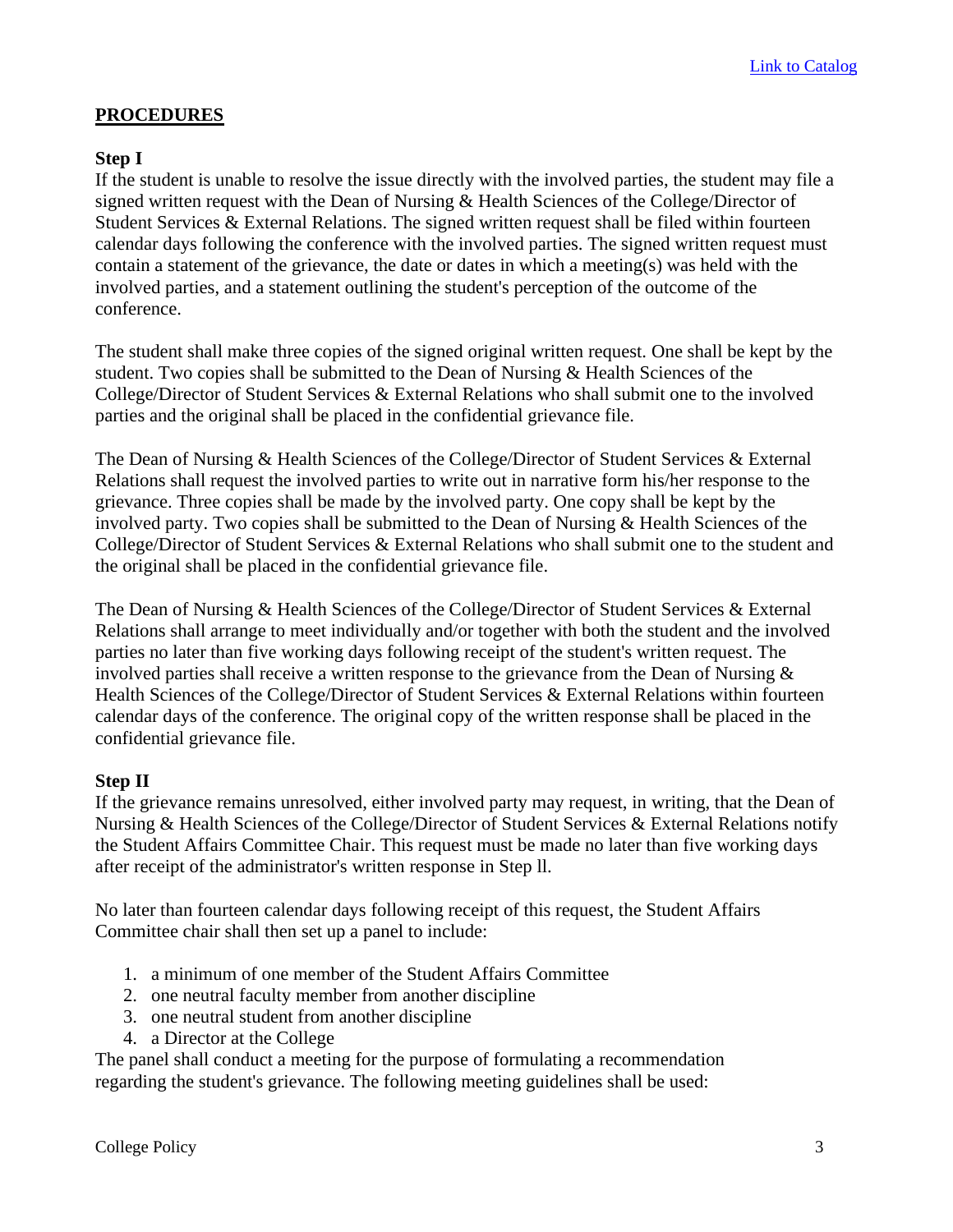- 1. The Chair of the Student Affairs Committee or appropriate designee shall serve as chairperson of the panel. The chairperson shall serve as a non-voting member of the panel.
- 2. The Dean of Nursing & Health Sciences of the College/Director of Student Services & External Relations shall serve as a non-voting member of the panel.
- 3. The student may bring a support person who is not allowed to participate in the proceedingsif he/she so desires.
- 4. The involved party may bring a support person who is not allowed to participate in the proceedings if he/she so desires.
- 5. All involved parties shall inform the Dean of Nursing & Health Sciences of the College/Director of Student Services & External Relations of any support persons who will be attending the meeting at least 24 hours prior to the meeting. The involved parties shall sign a release of information allowing any non-college support persons to be in attendance at the meeting.
- 6. All involved parties shall provide the Dean of Nursing & Health Sciences of the College/Director of Student Services & External Relations with electronic evidence they wish to present at least 24 hours prior to the meeting.
- 7. No electronic devices including cellular phones will be allowed at the meeting.
- 8. Meetings are closed.
- 9. Meetings are formal and confidential. Minutes shall be taken by an appointed secretary. Minutes of the meeting shall be submitted to the Dean of Nursing & Health Sciences and placed in the confidential grievance file.
- 10. Proceedings of the meeting may be audio recorded to aid the panel in making a decision. The audio recording will be available for review by both the student and the involved parties if they desire.
- 11. Each panel member shall have access to written statements prior to the meeting.
- 12. To the extent that new information is pertinent to the case under consideration, the panel or either party may ask members of the academic community (students, involved parties, and staff) to present information.
- 13. The members of the panel may question both involved parties. Questions must be relevant to the issues of the grievance. Upon request from the panel, it is expected that the involved parties shall make available such documents as are pertinent to the grievance. The confidential nature of these documents shall be safeguarded.
- 14. A simple majority shall be required to make a decision.

The panel shall prepare a written recommendation and provide a copy to both involved parties no later than five working days following the panel's decision. The original copy of the written response shall be submitted to the Dean of Nursing & Health Sciences and placed in the confidential grievance file.

## **Step III**

In the event that either involved party does not accept the recommendation of the panel, the involved student or involved parties may request the Chancellor review the student's grievance and the action taken. This written request must be made by the involved party no later than five working days following receipt of the panel's recommendation. The Chancellor will collaborate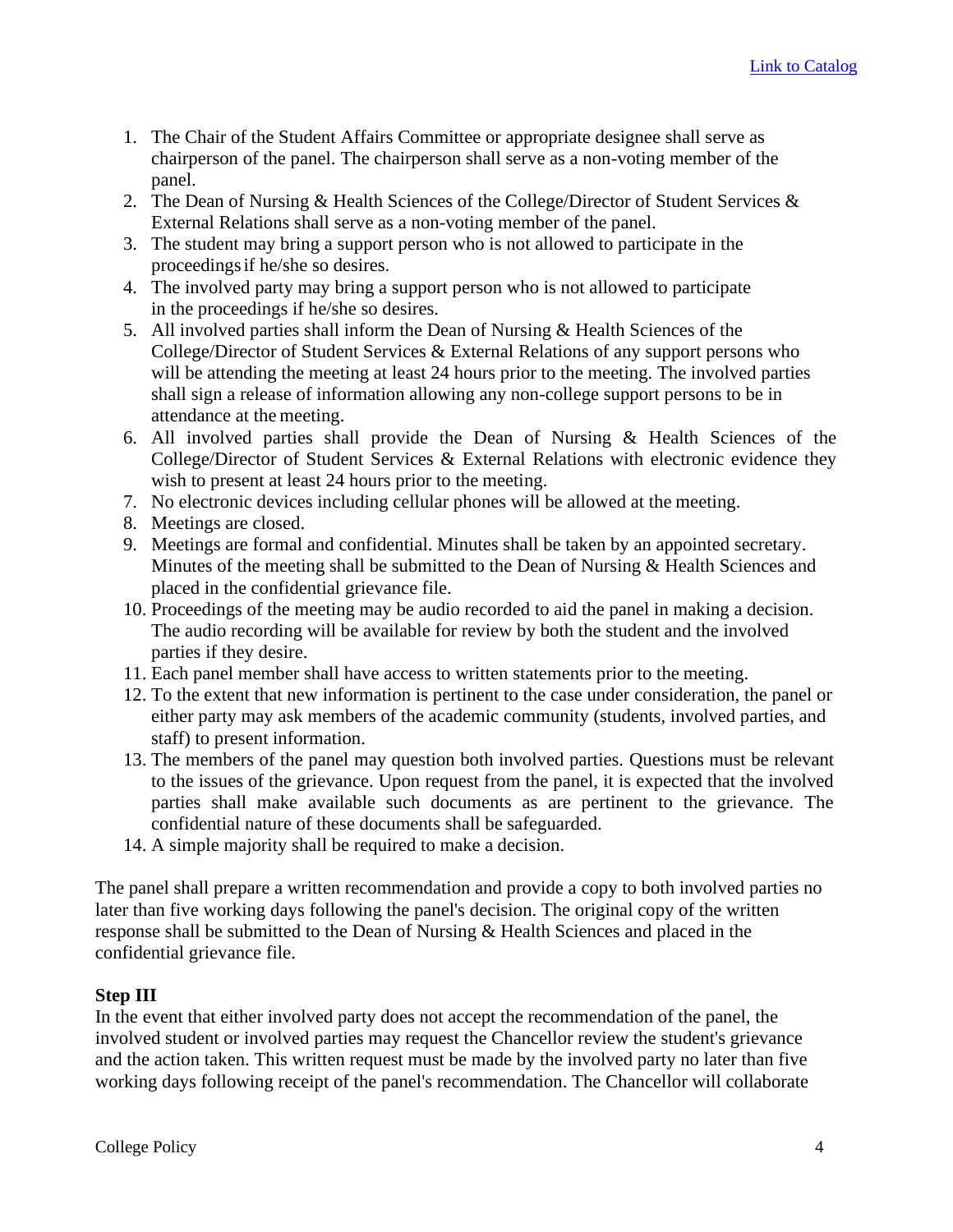with the Dean of Nursing & Health Sciences of the College/Director of Student Services & External Relations and members of the involved parties panel (identified in Step II) to reach a decision about the grievance. The involved parties shall receive a written response to the grievance from the Chancellor within seven working days following the receipt of the request. The original copy of the written response shall be submitted to the college administrative office to be placed in the confidential grievance file. The decision made at this step is final.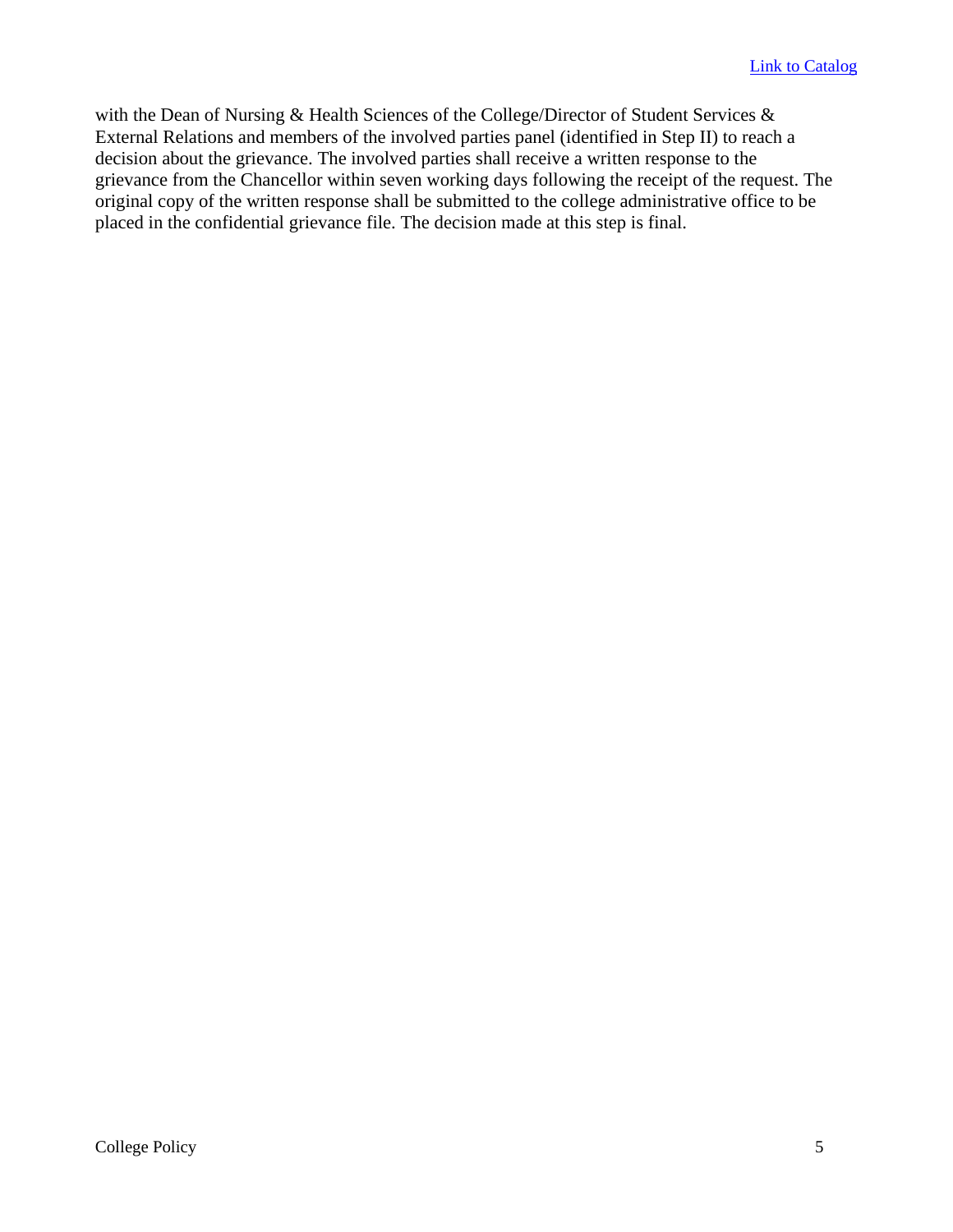## **TRINITY COLLEGE OF NURSING & HEALTH SCIENCES FAIR TREATMENT POLICY**

| Date: $\qquad \qquad$           |                                                                                             |
|---------------------------------|---------------------------------------------------------------------------------------------|
| <b>Statement of Grievance:</b>  |                                                                                             |
|                                 |                                                                                             |
|                                 |                                                                                             |
| <b>Supporting Information:</b>  |                                                                                             |
|                                 |                                                                                             |
|                                 |                                                                                             |
|                                 | Date or Dates of Conferences with Involved Parties:                                         |
|                                 |                                                                                             |
|                                 | <b>Student's Perception of the Outcome of the Conference(s):</b>                            |
|                                 |                                                                                             |
|                                 |                                                                                             |
|                                 |                                                                                             |
| Step I Date:                    |                                                                                             |
| <b>Student Signature</b>        |                                                                                             |
| <b>Involved Party Signature</b> |                                                                                             |
| <b>Relations Signature</b>      | Dean of Nursing & Health Sciences of the College or Director of Student Services & External |
|                                 |                                                                                             |
|                                 |                                                                                             |
|                                 |                                                                                             |